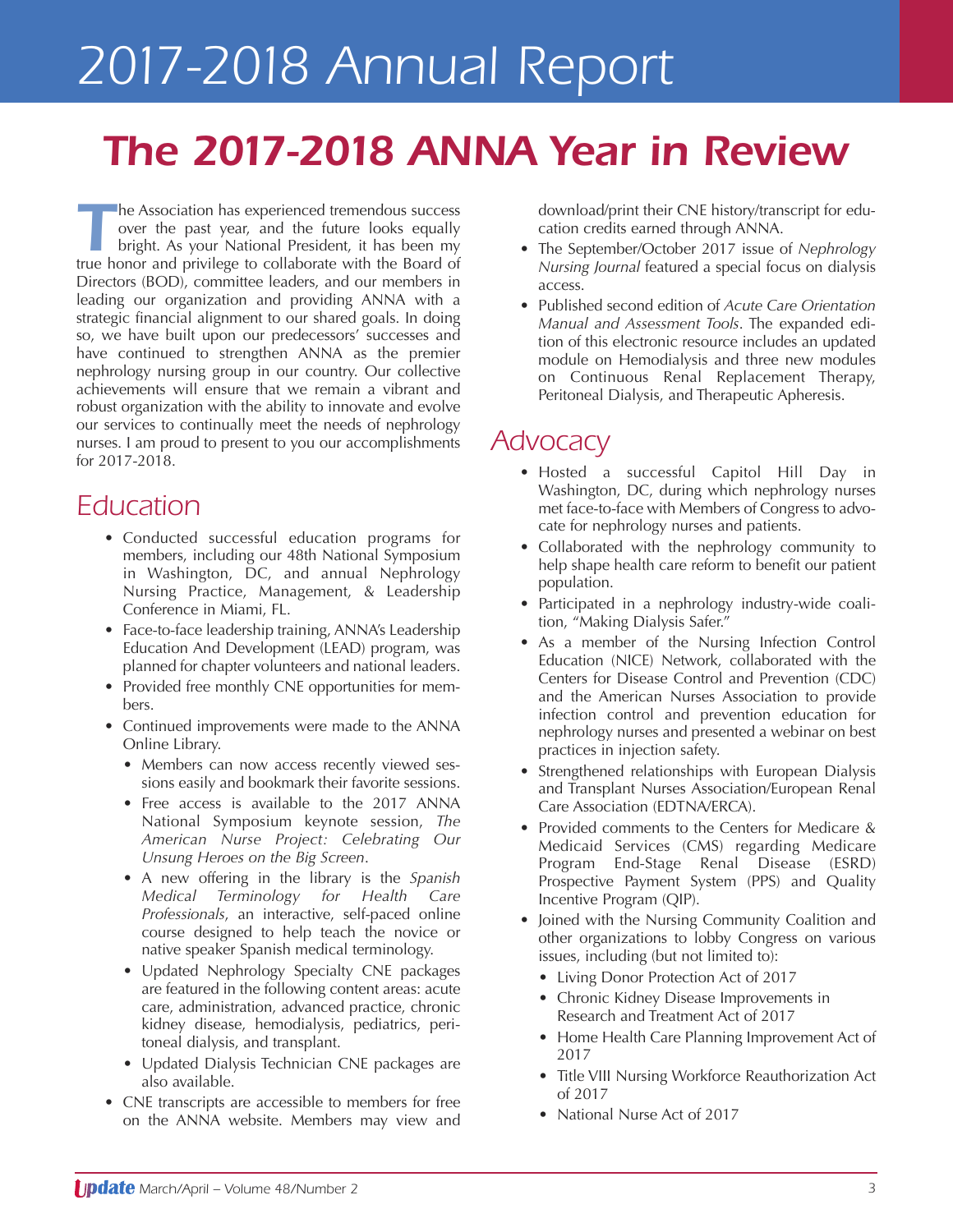- Addiction Treatment Access Improvement Act of 2017
- Funding for the Agency for Healthcare Research and Quality (AHRQ)
- Funding for National Institutes of Nursing Research (NINR)
- Funding for National Institutes of Diabetes and Digestive and Kidney Diseases (NIDDK)
- Partnered with the American Nurses Association to encourage nurses to participate in the Healthy Nurse Healthy Nation™ Grand Challenge, an initiative encouraging nurses to improve their own health so they can in turn improve the health of the nation.

## *Membership Services*

*The Mission*

*of ANNA*

- Celebrated Nephrology Nurses Week in September.
- Awarded \$90,000 in scholarships, awards, and grants to members.
- Awarded an additional \$20,000 in new career mobility grants sponsored by Fresenius Medical Care.
- Published electronic editions of *Nephrology Nursing Journal* and *ANNA Update*.
- Produced "FAST 15s" online "how-to" orientation programs for new volunteers.
- Worked with DaVita on special programs to expand ANNA membership and education opportunities among its nurse "teammates."
- You spoke and we listened! ANNA asked members to help shape the Association through a variety of surveys and face-to-face meetings, including a survey to leaders about ANNA's Strategic Plan; a focus group with members; a survey about members' preferences for print and online publications and communications; and a national survey on the health and safety of nephrology nurse practice settings.
- Launched "Score with 4" member incentive program.
- Members approved an amendment to the Bylaws to have future BOD elections be open for 14 days (previously 30 days).

## *Collaboration*

ANNA members participate on various work groups or expert panels, including (but not limited to) the following:

- Alliance for Home Dialysis: **Glenda Payne**
- Association for the Advancement of Medical Instrumentation: **Glenda Payne**
- Centers for Disease Control and Prevention: **Nancy Pierce** and **Carol Headley**
- Centers for Medicare & Medicaid Services ESRD Functional Status Technical Expert Panel: **Debra Hain**
- Coalition for Supportive Care of Kidney Patients: **Glenda Harbert**
- Hospice and Palliative Nurses Association: **Debra Castner**
- Kidney Care Partners: **Donna Bednarski**
- Kidney Care Partners Kidney Care Quality Alliance Measure Feasibility Testing Group: **Glenda Payne**
- Kidney Community Emergency Response: **Melinda Martin-Lester**
- Kidney Health Initiative: **Lynda Ball**
- Kidney Health Initiative Patient Preference Workgroup: **Lillian Pryor**
- National Quality Forum: **Elizabeth Evans**
- Organ Procurement and Transplantation Network / United Network for Organ Sharing: **Jean Colaneri**
- United Network for Organ Sharing: **Diane Derkowski**

Specific collaborative efforts this year included the following:

- European Dialysis and Transplant Nurses Association/European Renal Care Association: President **Alice Hellebrand** attended this meeting as ANNA representative.
- American Society of Nephrology (ASN): Executive Director **Mike Cunningham**, President **Alice Hellebrand**, and President-Elect **Lynda Ball** attended and represented ANNA at ASN Kidney Week 2017. During the meeting, they also met with the National Renal Administrators Association and U.S. Summit of Kidney Organizations. Members of the Fleur-de-Lis Chapter graciously volunteered to staff the ANNA booth in the ASN exhibit hall.





ANNA releases Translating Research Into Practice (TRIP) Sheet: Administration of Blood During Hemodialysis in the Acute Setting.



ANNA participates in American Nurses Association Membership Assembly and Organizational Affiliates meeting.

ANNA Online Library features a new program: Spanish Medical Terminology for Health Care Professionals.



ANNA Board of Directors Meeting, Denver CO

ANNA releases new *CExpress* program: Quality Assessment Performance Improvement (QAPI): Developing Action Plans to Improve Outcomes.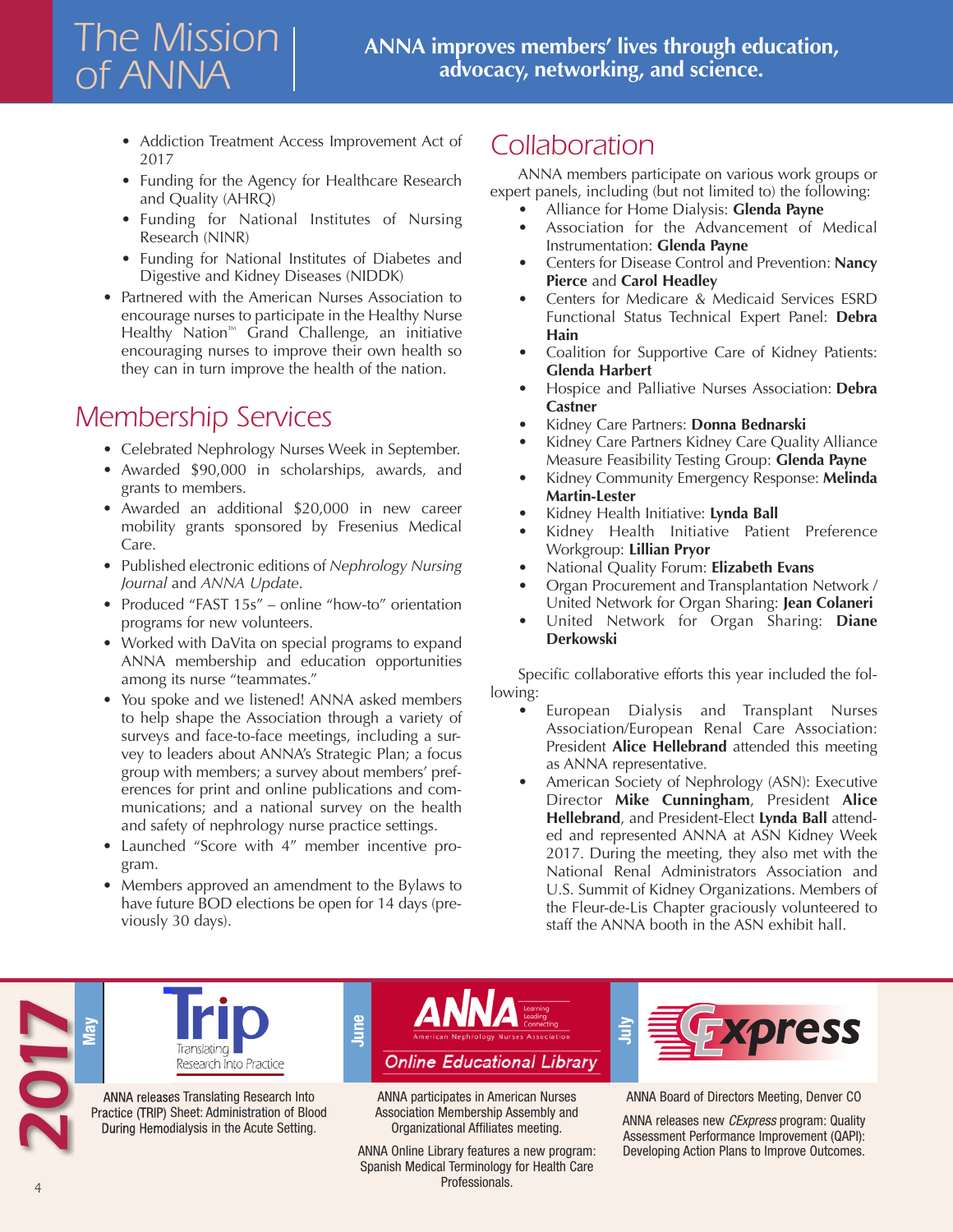# *2017-2018 Annual Report*

- American Nurses Association: President **Alice Hellebrand** attended the Annual Membership Assembly and the Specialty Organizational Affiliates meeting as ANNA representative.
- Nursing Organizations Alliance: Executive Director **Mike Cunningham**, President **Alice Hellebrand**, and President-Elect **Lynda Ball** attended as ANNA representatives.
- American Society of Association Executives: Executive Director **Mike Cunningham** and President **Lynda Ball** attended as ANNA representatives.
- Annual Dialysis Conference (ADC): ANNA members attending the ADC meeting in Orlando, FL, volunteered to represent ANNA at our booth in the exhibit hall.
- National Student Nurses Association (NSNA): **Wendy Lester** presented on behalf of ANNA at the mid-year meeting in San Diego, CA. **Patricia McCarley** presented on behalf of ANNA at the Annual meeting in Nashville, TN, and members of the Music City Chapter volunteered to staff the ANNA booth in the NSNA exhibit hall.
- Kidney Care Partners (KCP): Federal Health Consultant **Jim Twaddell**, ANNA KCP Consultant **Donna Bednarski**, and President **Alice Hellebrand** attended the quarterly KCP meeting as ANNA representatives.

## *Financials*



#### **2017-2018 Revenues**



ANNA responds to CMS rule on ESRD Prospective Payment System and Quality Incentive Program.

ANNA joins American Nurses Association Healthy Nurse Healthy Nation™ Grand Challenge.

Nephrology Nurses Week

SCORE

Nephrology NursesWeek **<sup>O</sup>**

**ANNA** 

ANNA launches *Score with 4!* Member Incentive Program.

ANNA releases new electronic resource: *Acute Care Orientation Manual and Assessment Tools*. Nephrology Nursing Practice, Management, & Leadership Conference, Miami, FL

**Nephrology Nursing** 

**cto ber**

*Nephrology Nursing Journal* publishes special focus issue on dialysis access.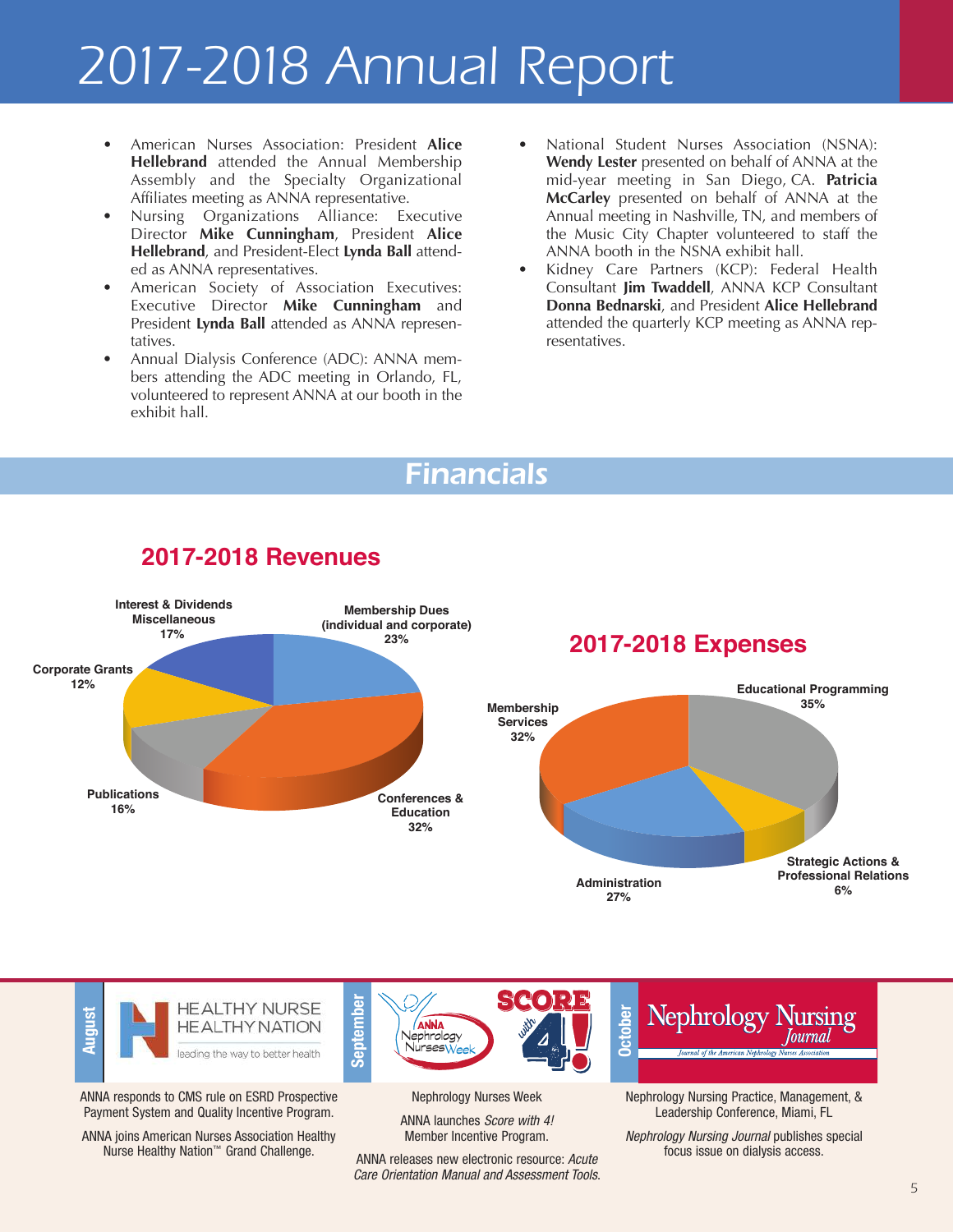## *Summary*

<sup>8</sup> your 2017-2018 National President, I<br>have been given the ability to view the<br>amazing contributions that our mem-<br>hers provide the nephrology community. I am have been given the ability to view the amazing contributions that our members provide the nephrology community. I am humbled and awed by our members' efforts in providing education, leadership, and guidance to our members and the community at large. Ultimately, your commitment and dedication advance the nephrology nursing practice on a daily basis. Helen Keller's statement, "[a]lone we can do so little; together we can do so much," has never resonated more profoundly



in my mind then during this past year. We began our memorable journey in Washington, DC, with a keen focus on kidney care advocacy during our Capitol Hill visits. From there, we ventured into learning and collaboration through

our education sessions. We pulled together during the Nephrology Nursing Practice, Management, & Leadership Conference in Miami for the displaced Hurricane Irma patients and demonstrated a level of compassion that can only be shared among the hearts of nurses. Now, we come full circle for a new beginning in Las Vegas. Thank you for the opportunity and experience you have provided me in growing with you both professionally and personally. I look forward to my continued participation in ANNA as we take the next step

into what will be a wonderful future.

**Alice Hellebrand, MSN, RN, CNN** *2017-2018 ANNA National President*

## *ANNA Collaborative Partners*

- Academy of Medical-Surgical Nurses Agency for Healthcare Research &
- Quality
- Alliance for Home Dialysis
- American Academy of Ambulatory Care Nursing
- American Association of Kidney Patients
- American Association of Nurse Anesthetists
- American Association of Nurse Practitioners
- American Kidney Fund
- American Nurses Association
- American Nurses Credentialing Center
- American Nursing Informatics Association
- American Society for Apheresis
- American Society of Association Executives
- American Society of Nephrology American Society of Pediatric Nephrology
- Annual Dialysis Conference
- Association for Advancement of Medical Instrumentation
- Association for Vascular Access
- Canadian Association of Nephrology Nurses & Technicians
- Centers for Disease Control and Prevention
- Centers for Medicare and Medicaid Services
- Coalition for Supportive Care of Kidney **Patients**
- European Dialysis and Transplant Nurses Association/European Renal Care Association
- Forum of ESRD Networks
- Gerontological Advanced Practice Nurses Association
- Hospice and Palliative Nurses Association
- Infusion Nurses Society
- Kidney Care Partners
- Kidney Community Emergency Response Coalition
- Kidney Disease Improving Global **Outcomes**

Kidney Health Initiative Medical Education Institute National Association of Nephrology Technicians/Technologists National Kidney Foundation National Quality Forum National Renal Administrators Association National Student Nurses Association Nephrology News and Issues Nephrology Nursing Certification **Commission** Nurse in Washington Internship Nursing Organizations Alliance Organ Procurement and Transplantation Network Patient-Centered Outcomes Research Institute Renal Physicians Association Society of Urologic Nurses and Associates

United Network for Organ Sharing



ANNA representatives attend: Nursing Organizations Alliance Fall Summit (Birmingham, AL) American Society of Nephrology Kidney Week (New Orleans, LA) National Student Nurses Association MidYear Career Planning Conference (San Diego, CA)



ANNA advocates for nephrology nurses and patients with kidney disease as a member of the Kidney Care Partners.



**January 2 018**

ANNA launches national study on the health and safety of nephrology nurse practice settings.

> ANNA partners with DaVita on a membership initiative.

ANNA receives grant from Fresenius Medical Care for educational scholarships for nephrology nurses.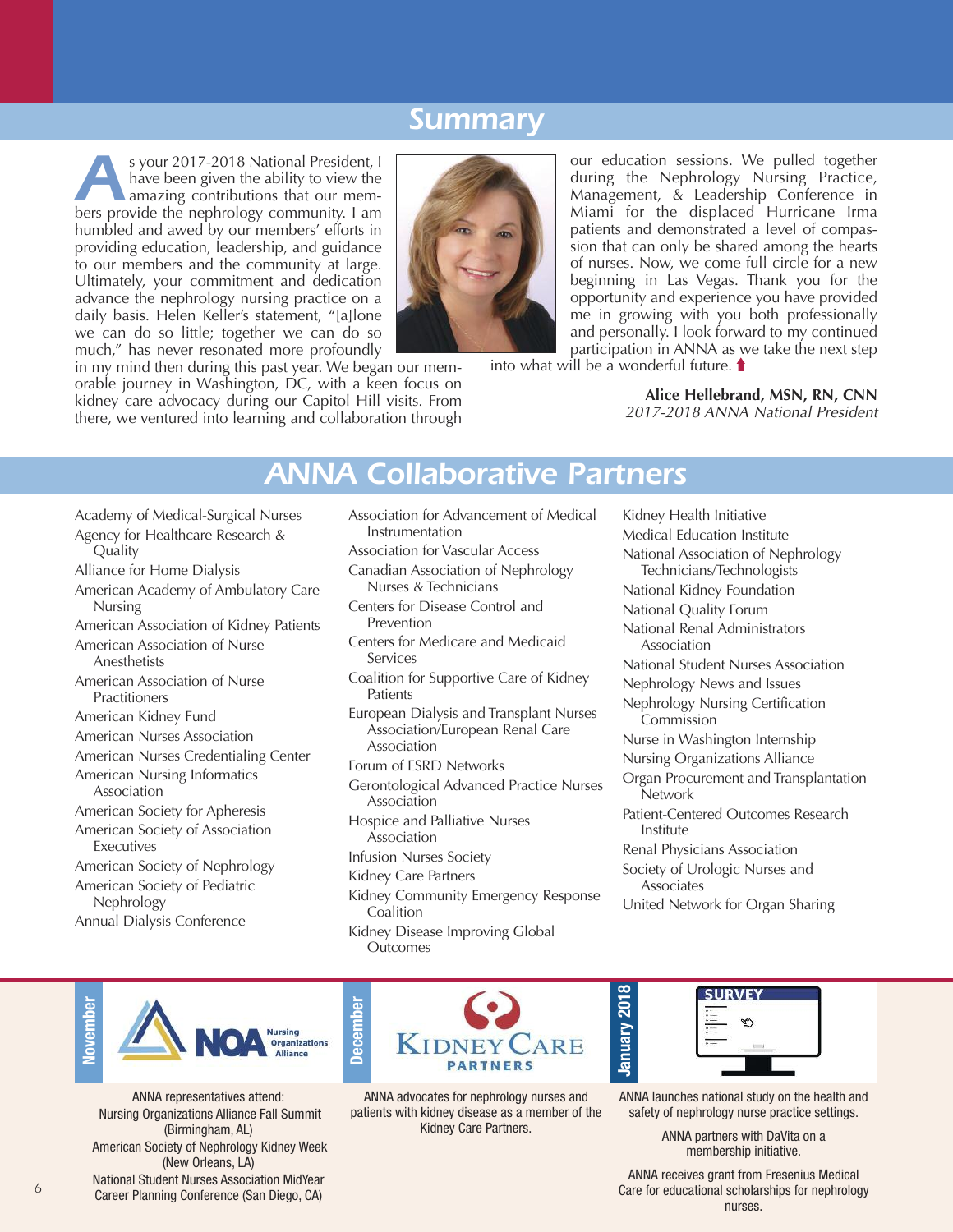# *2017-2018 Annual Report*

## 2017-2018 Board of Directors



**President** Alice Hellebrand, MSN, RN, CNN Dumont, NJ



**President-Elect** Lynda Ball, MSN, RN, CNN Everett, WA



**Immediate Past President** Sheila Doss-McQuitty, MBA, BSN, RN, CNN, **CCRA** San Jose, CA



**Treasurer** David Walz, MBA, BSN, RN, CNN, FACHE Sauk Rapids, MN



**Secretary** Jennifer Payton, MHCA, BSN, RN, CNN Goose Creek, SC



**Director** Tamara Kear, PhD, RN, CNS, CNN Doylestown, PA



**Director** Lillian Pryor, MSN, RN, CNN Lawrenceville, GA



**Director** Caroline Steward, MS, RN, APN-C, CCRN, **CNN** Ewing, NJ



## *Corporate-Plus Members*

Amgen, Inc.

AstraZeneca

DaVita, Inc.

Fresenius Medical Care - Renal Therapies Group & Fresenius Kidney Care, a Division of FMCNA

> NxStage Medical, Inc. Otsuka America Pharmaceutical, Inc. Walden University

### *Corporate Members*

Baxter Healthcare Corporation Keryx Biopharmaceuticals, Inc. **Merck** Satellite Healthcare/Wellbound ZS Pharma

### *Sustaining Members*

Angelini Pharma Inc. B. Braun Medical Inc. Centers for Dialysis Care, Inc. Church & Dwight Company, Inc. Dialysis Clinic, Inc. Henry Schein, Inc. - Dialysis Kibow Biotech, Inc. Mar Cor Purification Pentec Health, Inc. Rockwell Medical, Inc.









ANNA National Symposium, Las Vegas, NV

ANNA partners with Nursing Infection Control Education Network to present webinar on best practices in injection safety.

> ANNA Board of Directors Meeting, Charleston, SC

ANNA participates In Annual Dialysis Conference, Orlando, FL.

National Kidney Month